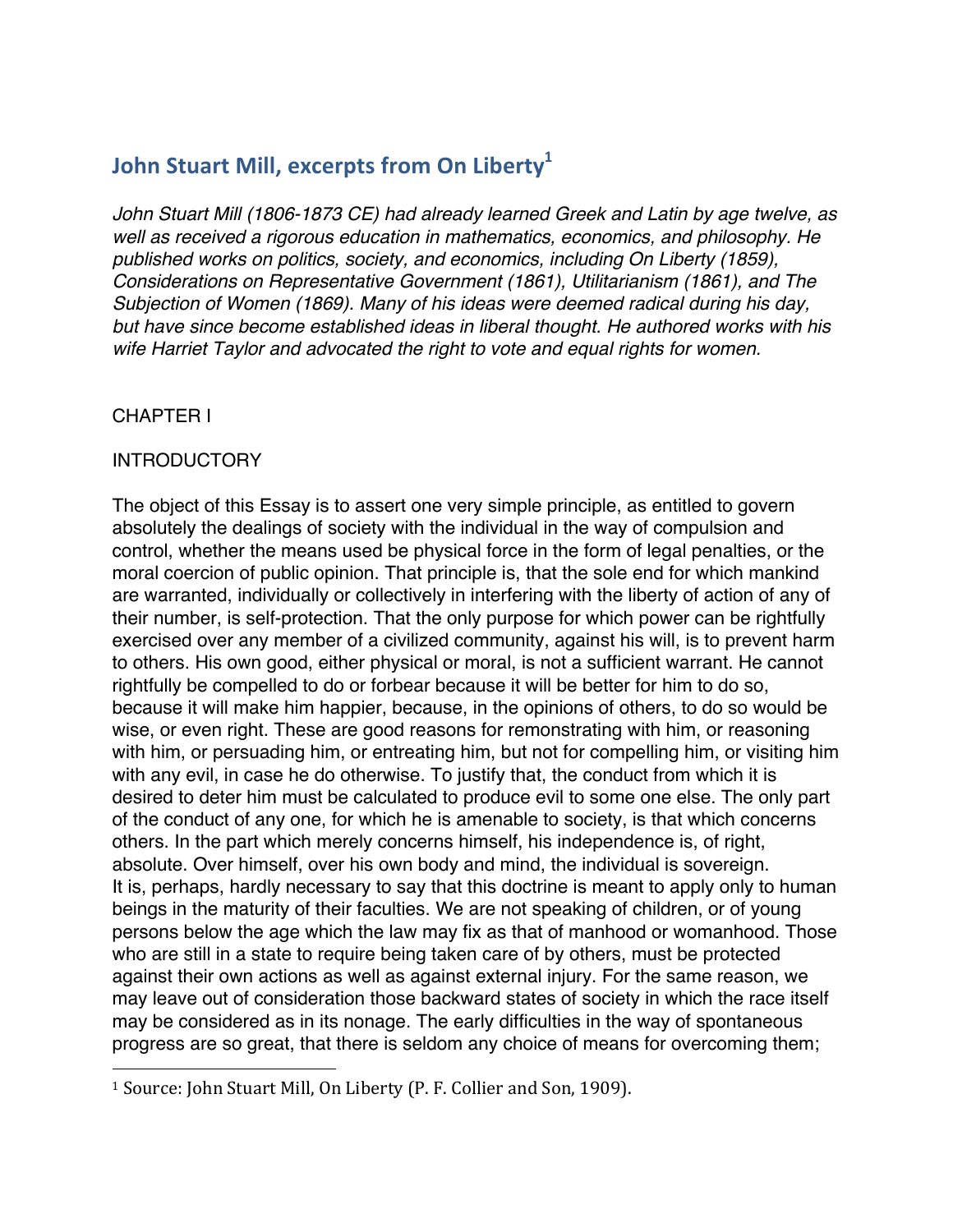and a ruler full of the spirit of improvement is warranted in the use of any expedients that will attain an end, perhaps otherwise unattainable. Despotism is a legitimate mode of government in dealing with barbarians, provided the end be their improvement, and the means justified by actually effecting that end. Liberty, as a principle, has no application to any state of things anterior to the time when mankind have become capable of being improved by free and equal discussion. Until then, there is nothing for them but implicit obedience to an Akbar or a Charlemagne, if they are so fortunate as to find one. But as soon as mankind have attained the capacity of being guided to their own improvement by conviction or persuasion (a period long since reached in all nations with whom we need here concern ourselves), compulsion, either in the direct form or in that of pains and penalties for non-compliance, is no longer admissible as a means to their own good, and justifiable only for the security of others. ...

## CHAPTER IV OF THE LIMITS TO THE AUTHORITY OF SOCIETY OVER THE INDIVIDUAL

What, then, is the rightful limit to the sovereignty of the individual over himself? Where does the authority of society begin? How much of human life should be assigned to individuality, and how much to society?

Each will receive its proper share, if each has that which more particularly concerns it. To individuality should belong the part of life in which it is chiefly the individual that is interested; to society, the part which chiefly interests society.

Though society is not founded on a contract, and though no good purpose is answered by inventing a contract in order to deduce social obligations from it, every one who receives the protection of society owes a return for the benefit, and the fact of living in society renders it indispensable that each should be bound to observe a certain line of conduct towards the rest. This conduct consists, first, in not injuring the interests of one another; or rather certain interests, which, either by express legal provision or by tacit understanding, ought to be considered as rights; and secondly, in each person's bearing his share (to be fixed on some equitable principle) of the labors and sacrifices incurred for defending the society or its members from injury and molestation. These conditions society is justified in enforcing, at all costs to those who endeavor to withhold fulfillment. Nor is this all that society may do. The acts of an individual may be hurtful to others, or wanting in due consideration for their welfare, without going the length of violating any of their constituted rights. The offender may then be justly punished by opinion, though not by law. As soon as any part of a person's conduct affects prejudicially the interests of others, society has jurisdiction over it, and the question whether the general welfare will or will not be promoted by interfering with it, becomes open to discussion. But there is no room for entertaining any such question when a person's conduct affects the interests of no persons besides himself, or needs not affect them unless they like (all the persons concerned being of full age, and the ordinary amount of understanding). In all such cases there should be perfect freedom, legal and social, to do the action and stand the consequences.